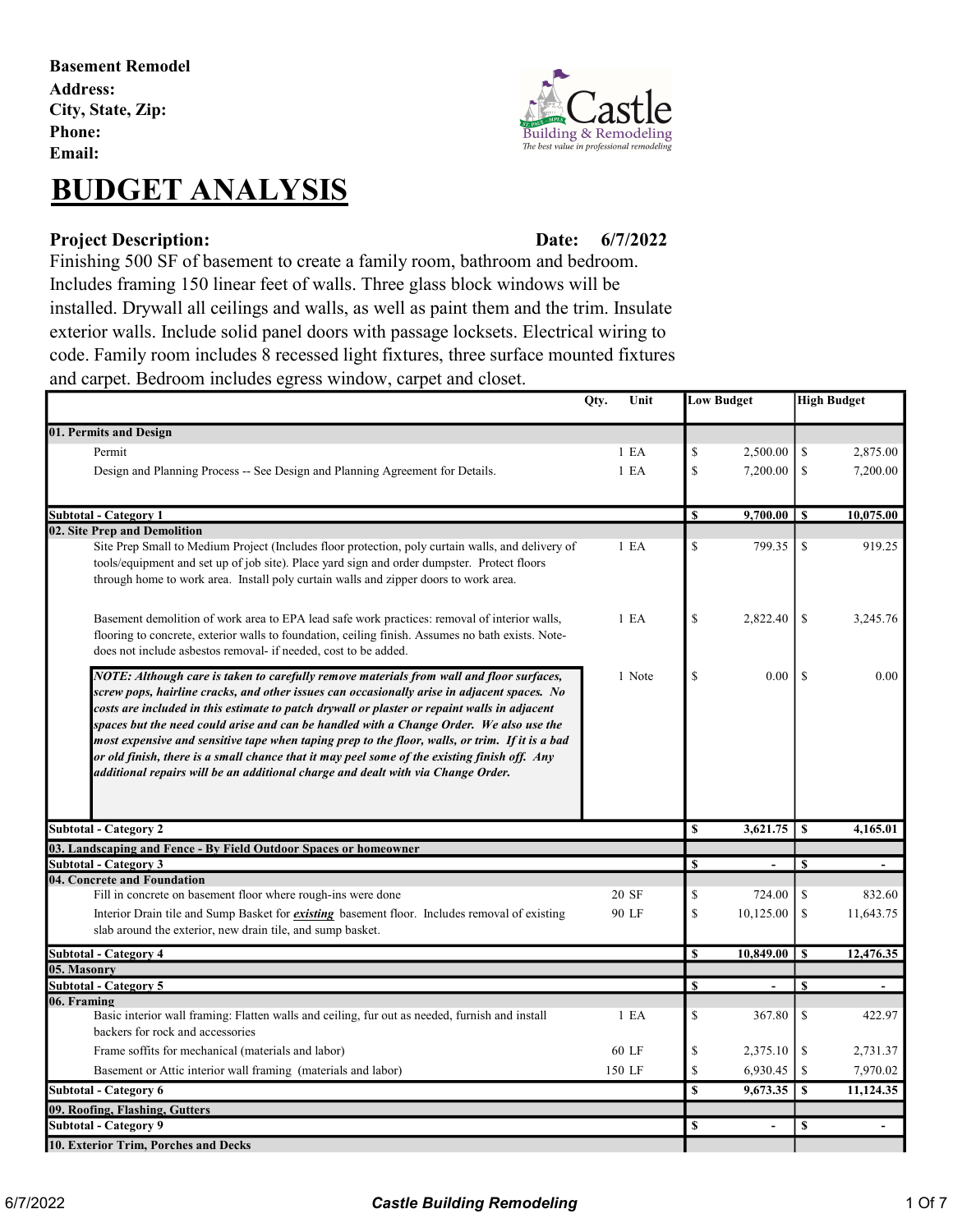| <b>Subtotal - Category 10</b>                                                                  | \$               |              | \$             |               |                |
|------------------------------------------------------------------------------------------------|------------------|--------------|----------------|---------------|----------------|
| 11. Siding, Soffit, and Fascia                                                                 |                  |              |                |               |                |
| <b>Subtotal - Category 11</b>                                                                  |                  | \$           |                | \$            |                |
| 12. Exterior Doors and Trim                                                                    |                  |              |                |               |                |
| <b>Subtotal - Category 12</b>                                                                  |                  | \$           | $\blacksquare$ | \$            | $\blacksquare$ |
| 13. Windows                                                                                    |                  |              |                |               |                |
| Furnish and install basement glass block windows - No larger than 3'-0"x2'-0"                  | 3 EA             | \$           | 1,978.65       | \$            | 2,275.45       |
| NOTE: Assumes installed into cement foundation. Add \$ if in a limestone foundation.           |                  |              |                |               |                |
| STYLE: Decora or ice scapes.                                                                   |                  |              |                |               |                |
| 8 X 16 Vent (Y or N)<br>NOTE: Decora is not as private as ice scapes                           |                  |              |                |               |                |
|                                                                                                |                  |              |                |               |                |
| Furnish and install new egress window well; includes excavation, cutting block and new         | 1 E <sub>A</sub> | \$           | 3,406.25       | \$            | 3,917.19       |
| corrugated window well OR treated timber well. Includes vinyl window. Tiering is additional.   |                  |              |                |               |                |
| Well Type:                                                                                     |                  |              |                |               |                |
| <b>WINDOW SPECS:</b>                                                                           |                  |              |                |               |                |
| Manufacturer:                                                                                  |                  |              |                |               |                |
| Line:                                                                                          |                  |              |                |               |                |
| Operation type, size, jamb, tempering, egress notes: see plan/schedule                         |                  |              |                |               |                |
| Exterior material /color:                                                                      |                  |              |                |               |                |
| Interior material /color:                                                                      |                  |              |                |               |                |
| Glass: clear Low E2 w/ Argon is standard- modify if something else desired                     |                  |              |                |               |                |
| Grids (type, size, pattern, color):                                                            |                  |              |                |               |                |
| Interior weather Strip color: ???                                                              |                  |              |                |               |                |
| Hardware type/color:                                                                           |                  |              |                |               |                |
| WOCD: Y or N (and specify color, if diff. from hardware)                                       |                  |              |                |               |                |
| Screen surround material/color:                                                                |                  |              |                |               |                |
| Screen color:                                                                                  |                  |              |                |               |                |
| Exterior Brickmould profile/material/color/size: if comes with window, if not specify under    |                  |              |                |               |                |
|                                                                                                |                  |              |                |               |                |
|                                                                                                |                  |              |                |               |                |
| <b>Subtotal - Category 13</b>                                                                  |                  | \$           | 5,384.90       | \$            | 6,192.64       |
| 14. Plumbing                                                                                   |                  |              |                |               |                |
| <b>NOTE TO CLIENTS:</b> During kitchen and bathroom remodels, the pipes (drains and            | 1 Note           | $\mathbb{S}$ | 0.00           | \$            | 0.00           |
| galvanized water lines) sit for extended periods of time with no water going through them.     |                  |              |                |               |                |
| The build up on the inside of the pipes dries up and sometimes can come free and clog either   |                  |              |                |               |                |
| a drain or water line, once the water is turned back on at the end of the project. There is no |                  |              |                |               |                |
| money included to unclog a pipe if this happens and additional charges will occur.             |                  |              |                |               |                |
|                                                                                                |                  |              |                |               |                |
| General Plumbing Note: Any new waste or supply lines will be plastic, not copper or            |                  |              |                |               |                |
| galvanized.<br>Plumbing permit                                                                 | 1 E A            | \$           | 343.75         | S             | 395.31         |
|                                                                                                |                  |              |                |               |                |
| Furnish and install pedestal sink with a chrome P-trap                                         | 1 E <sub>A</sub> | $\mathbb{S}$ | 1,099.36       | <sup>\$</sup> | 1,264.27       |
| Sink allowance \$390.00/ea.                                                                    |                  |              |                |               |                |
| Manufacturer:                                                                                  |                  |              |                |               |                |
| Model #                                                                                        |                  |              |                |               |                |
| Faucet spread:                                                                                 |                  |              |                |               |                |
| Furnish and install sink faucet;                                                               | 1 E A            | \$           | 765.85         | <sup>\$</sup> | 880.73         |
| Sink faucet allowance \$300.00/ea.                                                             |                  |              |                |               |                |
| Manufacturer:                                                                                  |                  |              |                |               |                |
| Model $#$ :                                                                                    |                  |              |                |               |                |
| Finish:                                                                                        |                  |              |                |               |                |
|                                                                                                | 1 E A            | $\mathbb{S}$ | 1,028.36       | \$            | 1,182.62       |
| Furnish and install a fiberglass shower pan only;<br>Shower pan allowance \$300.00/ea.         |                  |              |                |               |                |
| Manufacturer:                                                                                  |                  |              |                |               |                |
| Model #:                                                                                       |                  |              |                |               |                |
| Color:                                                                                         |                  |              |                |               |                |
|                                                                                                | 1 E A            | \$           |                | -S            |                |
| Furnish and install shower faucet, diverter and controller;                                    |                  |              | 928.36         |               | 1,067.62       |
| Shower faucet package allowance \$300.00/set                                                   |                  |              |                |               |                |
| Manufacturer:<br>Model #:                                                                      |                  |              |                |               |                |
| Finish:                                                                                        |                  |              |                |               |                |
|                                                                                                |                  |              |                |               |                |
| Furnish and install toilet;                                                                    | 1 E A            | \$           | 765.86         | \$            | 880.74         |
| Toilet allowance \$300.00/ea.                                                                  |                  |              |                |               |                |
| Manufacturer:                                                                                  |                  |              |                |               |                |
| Model #:<br>Color:                                                                             |                  |              |                |               |                |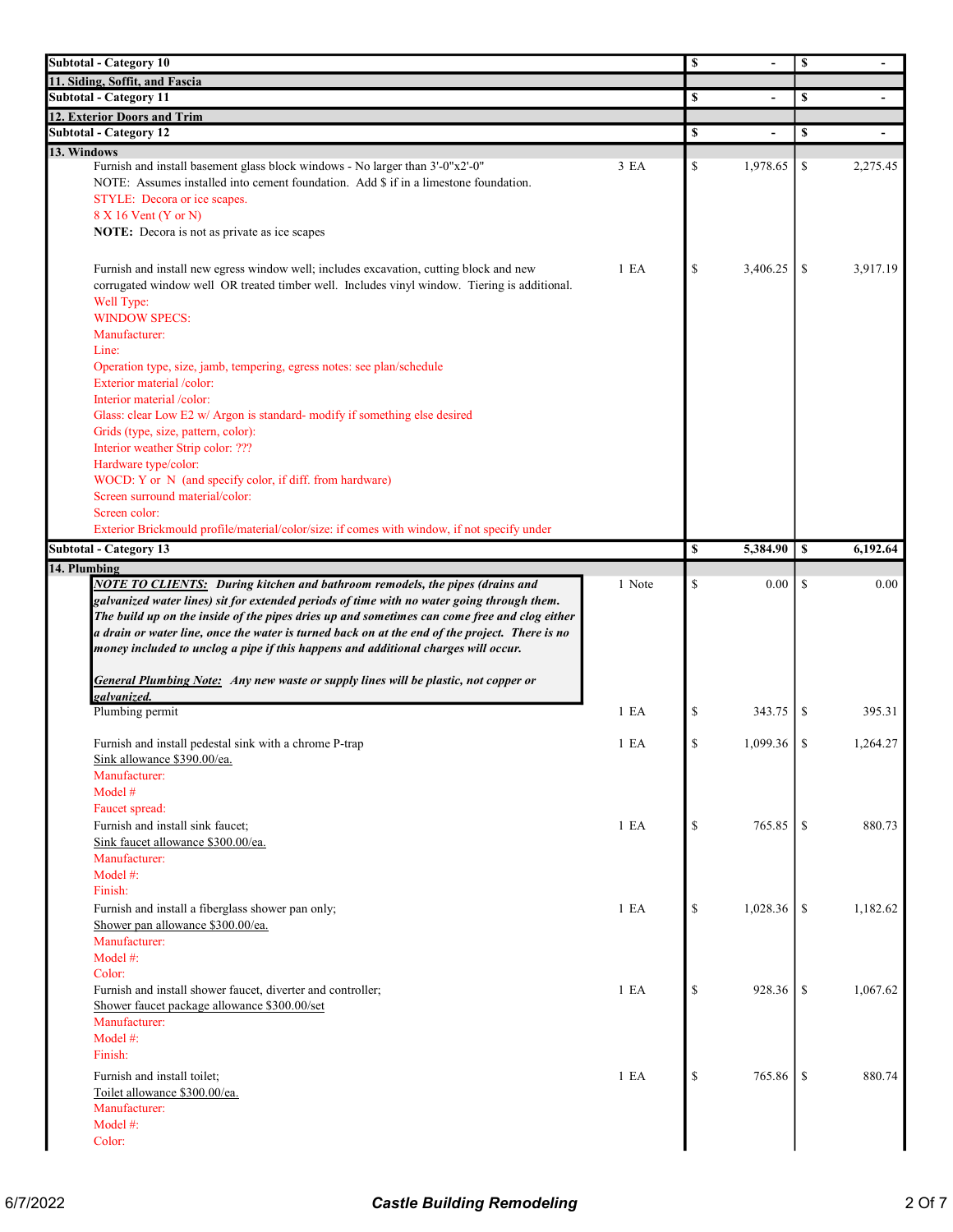| Basement bathroom rough-in (base price); includes check valve and back flow preventer <b>Add</b><br>concrete fill-in section above.                                                                                                                                                                                                                                                                                                                                                                      | 1 E A            | \$                                |           |                          | 5,462.50  |
|----------------------------------------------------------------------------------------------------------------------------------------------------------------------------------------------------------------------------------------------------------------------------------------------------------------------------------------------------------------------------------------------------------------------------------------------------------------------------------------------------------|------------------|-----------------------------------|-----------|--------------------------|-----------|
| Option: Furnish and install an active radon mitigation system. If needed, Add: \$3,450.00.                                                                                                                                                                                                                                                                                                                                                                                                               | 0 E <sub>A</sub> | $\mathbb{S}$                      | 0.00      | $\vert$ \$               | 0.00      |
| <b>Subtotal - Category 14</b>                                                                                                                                                                                                                                                                                                                                                                                                                                                                            |                  | $\mathbb S$                       |           |                          | 11,133.78 |
| <b>15. HVAC</b><br>Mechanical permit                                                                                                                                                                                                                                                                                                                                                                                                                                                                     | 1 E <sub>A</sub> | \$                                | 312.50    | \$                       | 359.38    |
| Install new bathroom vent fan and vent to the exterior.                                                                                                                                                                                                                                                                                                                                                                                                                                                  | 1 E A            | \$                                | 875.00    | <sup>\$</sup>            | 1,006.25  |
| Basement ducting - 2-bed rooms, family room, and bathroom; 1,100 sq. Ft                                                                                                                                                                                                                                                                                                                                                                                                                                  | 1 E A            | \$                                | 3,468.75  | \$                       | 3,989.06  |
| <b>Subtotal - Category 15</b>                                                                                                                                                                                                                                                                                                                                                                                                                                                                            |                  | $\mathbf{s}$                      | 4,656.25  | $\overline{\phantom{a}}$ | 5,354.69  |
| 16. Electrical                                                                                                                                                                                                                                                                                                                                                                                                                                                                                           |                  |                                   |           |                          |           |
| <b>Electrical Permit</b>                                                                                                                                                                                                                                                                                                                                                                                                                                                                                 | 1 E <sub>A</sub> | \$                                | 231.25    | \$                       | 265.94    |
| <b>Specify device color:</b>                                                                                                                                                                                                                                                                                                                                                                                                                                                                             | 1 E A            | \$                                | 0.00      | \$                       | 0.00      |
| White, light almond, or ivory are standard. PICK ONE<br>Specify switch style                                                                                                                                                                                                                                                                                                                                                                                                                             |                  |                                   |           |                          |           |
| Pole or Decora. PICK ONE                                                                                                                                                                                                                                                                                                                                                                                                                                                                                 |                  |                                   |           |                          |           |
| Bathroom price for electrical (Includes GFCI Outlet to code, new switches and wiring in bath,<br>and Lutron push button timer switch for the bath fan).                                                                                                                                                                                                                                                                                                                                                  | 1 E A            | \$                                | 1,875.00  | \$                       | 2,156.25  |
| Furnish and install battery operated smoke detector                                                                                                                                                                                                                                                                                                                                                                                                                                                      | 1 E A            | \$                                | 33.96     | \$                       | 39.05     |
| Furnish and install battery operated smoke/CO detector combo                                                                                                                                                                                                                                                                                                                                                                                                                                             | 1 E A            | \$                                | 72.71     | \$                       | 83.62     |
| NOTE: Battery operated smoke detector and CO by homeowner. Will all need to be<br>functional and placed per code. Code requires each floor have one smoke detector. In<br>addition, any bedroom needs a smoke detector. Also there must be a carbon monoxide<br>detector within 10 feet of each bedroom. **If the rest of the home does not meet the above<br>code, homeowner will be responsible to update or if homeowner prefers, Castle will perform<br>updates and a change order will be issued**" | 1 Note           | $\mathbb{S}$                      | 0.00      | \$                       | 0.00      |
| NOTE: No wiring for security, doorbell, TV, speakers or phone is included in pricing. If<br>any low voltage wires are found in a wall being opened up, additional costs to re-route them<br>will occur.                                                                                                                                                                                                                                                                                                  | 1 Note           | \$                                | $0.00\,$  | \$                       | 0.00      |
| CBR furnish and elec install above mirror light fixture;<br>Fixture allowance \$100.00/ea.<br>Manufacturer:<br>Model #:<br>Finish:                                                                                                                                                                                                                                                                                                                                                                       | 1 E A            | \$                                | 272.50    | \$                       | 313.38    |
| CBR furnish and elec install light fixture;<br>Fixture allowance \$150.00/ea.<br>Manufacturer:<br>Model #:<br>Finish:                                                                                                                                                                                                                                                                                                                                                                                    | 2 EA             | \$                                | 680.00    | $\mathbb{S}$             | 782.00    |
| NOTE: For all home owner provided fixtures, there may be additional install costs for more<br>complicated fixtures. ALL light fixtures must be specified prior to contract signing and be<br>UL listed to pass inspection. All material issues related to materials supplied by owner are<br>the responsibility of the owner to resolve. Extra trade partner trip charges may apply for<br>return visits if material issues can not be resolved in timely manner.                                        | 1 Note           | \$                                | 0.00      | <sup>\$</sup>            | 0.00      |
| CBR furnish, HVAC install, and Elec wire bath fan:<br>Panasonic, • FV-0510VS1 Whisper Value 50/80/100 CFM Low Profile, 0.3-1.3 sones, 3 3/8"<br>Housing Depth - UL listed for wall and ceiling installation, Energy Star Qualified - DC Fan<br>Motor<br>See hvac for install/venting.                                                                                                                                                                                                                    | 1 E A            | \$                                | 313.78    | \$                       | 360.84    |
| Finished basement price for electrical                                                                                                                                                                                                                                                                                                                                                                                                                                                                   | 500 SF           | \$                                | 6,562.50  | \$                       | 7,546.88  |
| Furnish and install recessed can lights                                                                                                                                                                                                                                                                                                                                                                                                                                                                  | 8 EA             | $\mathbb{S}% _{t}\left( t\right)$ | 1,150.00  | \$                       | 1,322.50  |
| <b>Subtotal - Category 16</b>                                                                                                                                                                                                                                                                                                                                                                                                                                                                            |                  | \$                                | 11,191.70 | $\pmb{\mathbb{S}}$       | 12,870.45 |
| 17. Insulation                                                                                                                                                                                                                                                                                                                                                                                                                                                                                           |                  |                                   |           |                          |           |
| Rim joists 3" spray foam insulation; Please note - spray foam insulation requires people and pets<br>to vacate the home for 24 hours while the insulation is curing                                                                                                                                                                                                                                                                                                                                      | 70 LF            | \$                                | 612.50    | \$                       | 704.38    |
| Basement energy walls 2" spray foam insulation; Please note - spray foam insulation requires<br>people and pets to vacate the home for 24 hours while the insulation is curing                                                                                                                                                                                                                                                                                                                           | 630 SF           | $\mathbb{S}$                      | 3,543.75  | \$                       | 4,075.31  |
| <b>Subtotal - Category 17</b>                                                                                                                                                                                                                                                                                                                                                                                                                                                                            |                  | \$                                | 4,156.25  | \$                       | 4,779.69  |
| 18. Drywall                                                                                                                                                                                                                                                                                                                                                                                                                                                                                              |                  |                                   |           |                          |           |
| Furnish and install $1/2$ " or $5/8$ " drywall on ceilings with smooth finish                                                                                                                                                                                                                                                                                                                                                                                                                            | 500 SF           | \$                                | 3,437.50  | \$                       | 3,953.13  |
| Furnish and install 1/2" drywall on walls with smooth finish                                                                                                                                                                                                                                                                                                                                                                                                                                             | 1250 SF          | $\mathbb{S}% _{t}\left( t\right)$ | 8,203.13  | \$                       | 9,433.59  |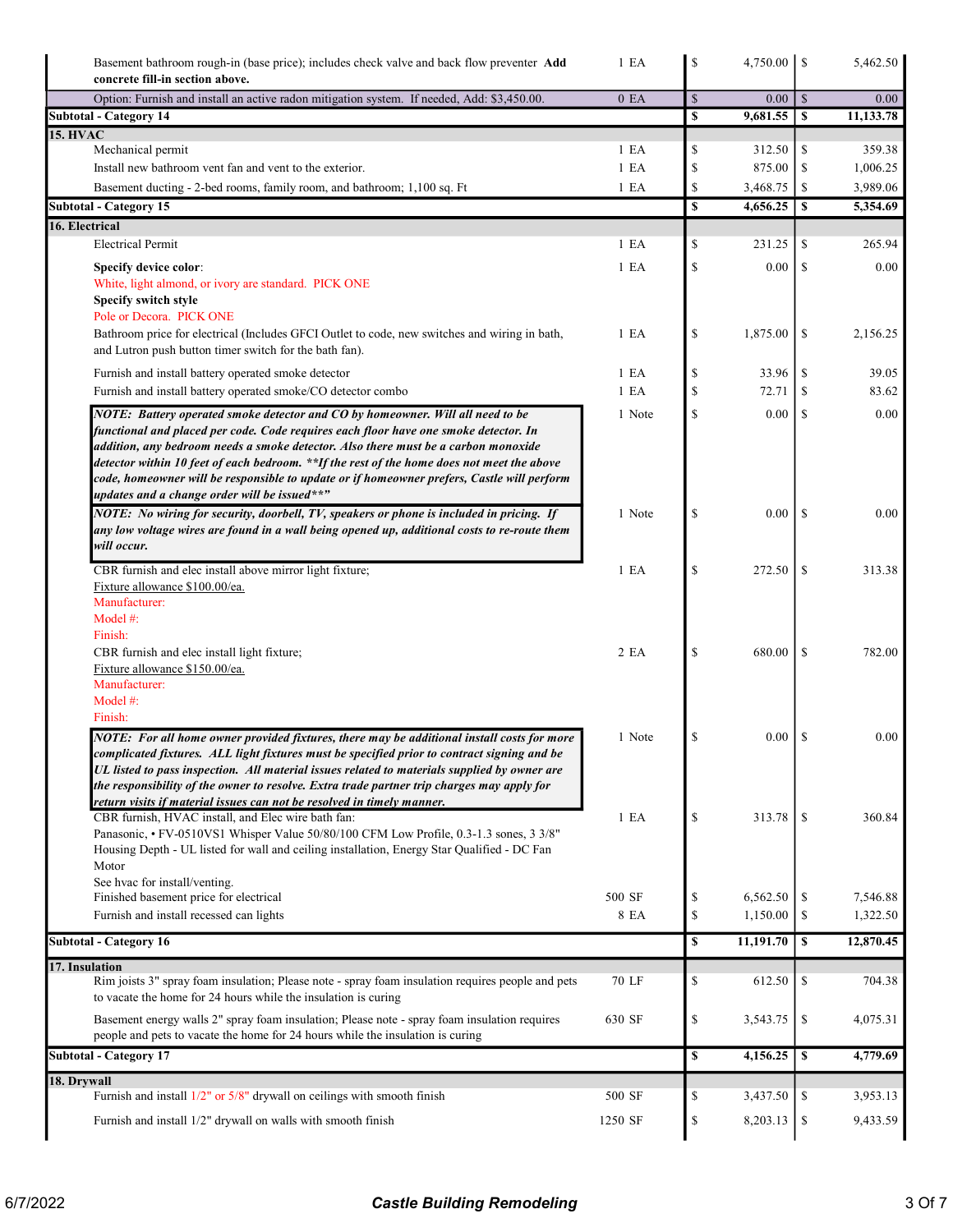| Boom/cartage fee for 2nd floor and basements                                                                                                          | 1 E A            | $\mathbb{S}% _{t}\left( t_{0}\right)$ |                  |               | 380.94    |
|-------------------------------------------------------------------------------------------------------------------------------------------------------|------------------|---------------------------------------|------------------|---------------|-----------|
| <b>Subtotal - Category 18</b>                                                                                                                         |                  | \$                                    | $11,971.88$   \$ |               | 13,767.66 |
| 19. Tile and Stone                                                                                                                                    |                  |                                       |                  |               |           |
| Install kerdi board tile backer. Standard for shower or wet walls.                                                                                    | 63 SF            | \$                                    | 533.43           | \$            | 613.45    |
| Install large format tile on shower surround walls using spacers.<br>Tile allowance: \$4.50/SF<br>Supplier:                                           | 63 SF            | $\mathbb S$                           | 2,989.16         | \$            | 3,437.54  |
| Spec#/description:                                                                                                                                    |                  |                                       |                  |               |           |
| Furnish and install bullnose tile, pattern TBD;<br>Tile allowance \$4.50/LF<br>Supplier:<br>Spec#/description:                                        | 14 LF            | $\mathbb{S}$                          | 214.79           | \$            | 247.01    |
| Furnish and install Corian corner shelves in shower<br>Color: Glacier white or Bisque                                                                 | 2EA              | $\mathbb{S}% _{t}\left( t\right)$     | 233.76           | \$            | 268.82    |
| GROUT - 10# Tec Power Grout<br>Color:                                                                                                                 | 1 E <sub>A</sub> | \$                                    | 34.76            | <sup>\$</sup> | 39.98     |
| Stock Material Costs - Denshield, Mud, Self Leveler, Mastic, Thinset, Redguard, Tape, Caulk,<br>Sponges, Silicone, etc. Include on all Tile projects. | 1 E A            | \$                                    | 388.97           | <sup>\$</sup> | 447.32    |
| <b>Subtotal - Category 19</b>                                                                                                                         |                  | \$                                    | 4,394.88         | \$            | 5,054.11  |
| 20. Millwork, Doors, Hardware                                                                                                                         |                  |                                       |                  |               |           |
| Classic base molding - NOTE - Assumes 1X and top cap<br>Species:<br>1X size:                                                                          | 130 LF           | \$                                    | 2,628.08         | \$            | 3,022.29  |
| Top cap profile and height #:<br>Brand/profile #:                                                                                                     |                  |                                       |                  |               |           |
| Classic window and door casing - NOTE: Assumes 1X with a backband and a sill and stool on<br>the windows<br>Species:                                  | 160 LF           | \$                                    | 2,934.56         | <sup>\$</sup> | 3,374.74  |
| Overall size:<br>$1X$ size:<br>Backband brand/profile#:<br>"Picture framed": Y or N                                                                   |                  |                                       |                  |               |           |
| Stool detail (thickness/extension) and apron detail (height, profile #):<br>Furnish and install a pre-hung door                                       | 4 EA             | \$                                    | 2,637.00         | \$            | 3,032.55  |
| Hinge finish:                                                                                                                                         |                  |                                       |                  |               |           |
| Species:<br>Style:                                                                                                                                    |                  |                                       |                  |               |           |
| Brand/model#:                                                                                                                                         |                  |                                       |                  |               |           |
| Core: solid or hollow                                                                                                                                 |                  |                                       |                  |               |           |
| Furnish and install door knob/handle hardware<br>Allowance: \$30.00                                                                                   | 4 EA             | \$                                    | 301.12           | <sup>\$</sup> | 346.29    |
| Manufacturer/model #:<br>Style (locking, passage, etc.):                                                                                              |                  |                                       |                  |               |           |
| Finish:                                                                                                                                               |                  |                                       |                  |               |           |
| Furnish and install door stop                                                                                                                         | 4 EA             | \$                                    | 65.28            | <sup>\$</sup> | 75.07     |
| Allowance: \$5.00<br>Manufacturer/model #:                                                                                                            |                  |                                       |                  |               |           |
| Style (wall mount, hinge mount, etc.):                                                                                                                |                  |                                       |                  |               |           |
| Finish:                                                                                                                                               |                  |                                       |                  |               |           |
| Subtotal - Category 20                                                                                                                                |                  | \$                                    | 8,566.04         | \$            | 9,850.95  |
| 21. Cabinetry, Countertops and Appliances                                                                                                             |                  |                                       |                  |               |           |
| Furnish and install wall-mounted mirror/medicine cabinet.                                                                                             | 1 E A            | \$                                    | 306.95           | \$            | 352.99    |
| Allowance. \$150.00                                                                                                                                   |                  |                                       |                  |               |           |
| Manufacturer:<br>Model/spec #:                                                                                                                        |                  |                                       |                  |               |           |
| Color:                                                                                                                                                |                  |                                       |                  |               |           |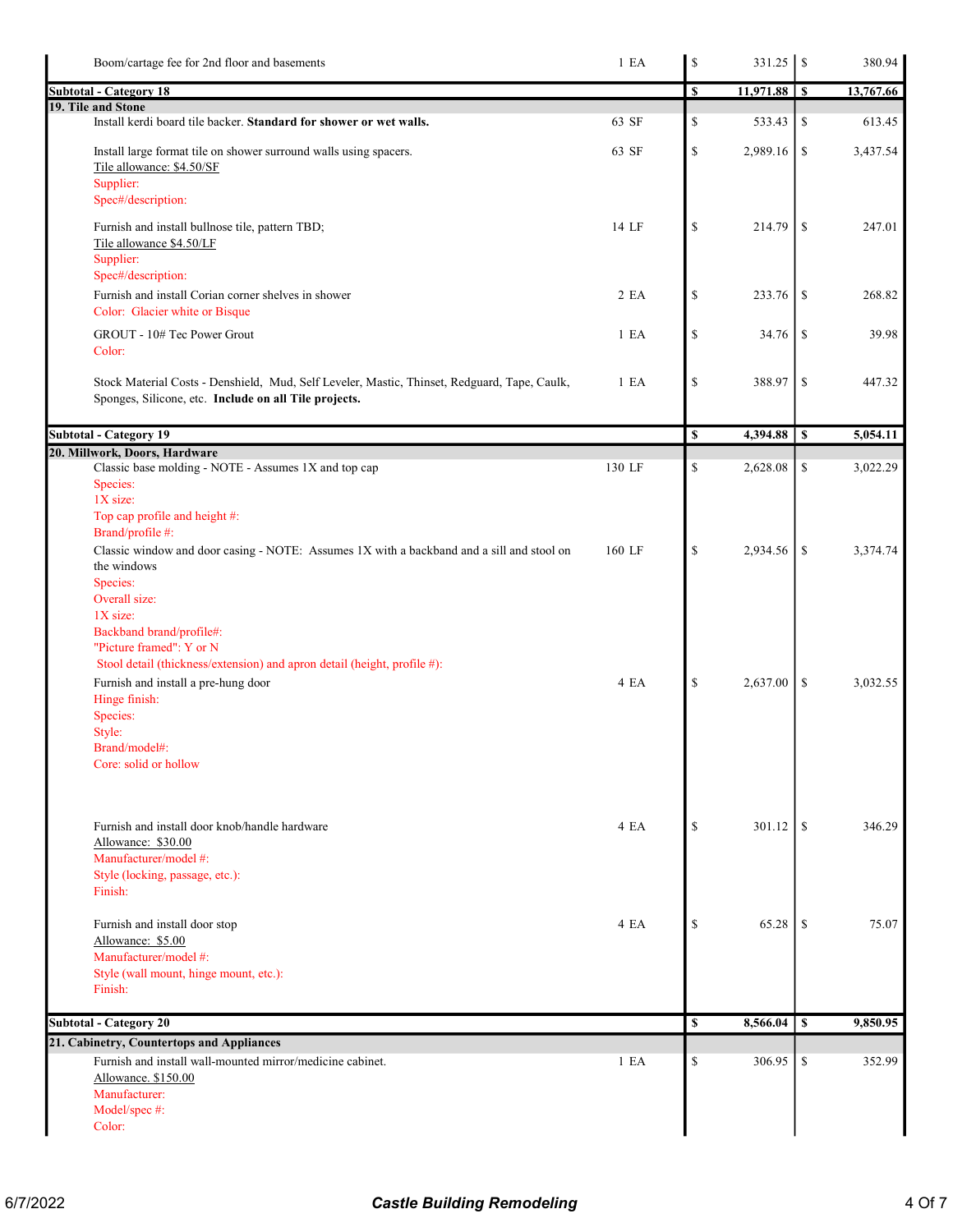| <b>CABINET SPECS:</b>                                                                             | 1 E A  | \$            |            |               | 0.00     |
|---------------------------------------------------------------------------------------------------|--------|---------------|------------|---------------|----------|
| Cabinet Line: Crystal Current or Crystal Keyline                                                  |        |               |            |               |          |
| Box Type: Frameless, Framed, Inset                                                                |        |               |            |               |          |
| Door Construction: MDF or Wood                                                                    |        |               |            |               |          |
| Door Style:                                                                                       |        |               |            |               |          |
| Drawer Style: 5 piece or slab                                                                     |        |               |            |               |          |
| Drawer box construction: Interior material: select one- natural melamine on particle board        |        |               |            |               |          |
| substrate standard or natural basswood veneer on plywood substrate upgrade, white melamine on     |        |               |            |               |          |
| particle board substrate option for current frameless, or all plywood green core box with natural |        |               |            |               |          |
| maple veneer if keyline; finished interiors of any cabinets would be noted on plans.              |        |               |            |               |          |
| <b>Wood Species:</b>                                                                              |        |               |            |               |          |
| Finish: paint or stain                                                                            |        |               |            |               |          |
| Color:                                                                                            |        |               |            |               |          |
| Sheen:                                                                                            |        |               |            |               |          |
| Specialties: (distressing, highlights, etc.)                                                      |        |               |            |               |          |
| Crown:                                                                                            |        |               |            |               |          |
| Shoe: Yes                                                                                         |        |               |            |               |          |
| Finished end: Furniture groove finished end (standard) or optional upgrade to flush finished      |        |               |            |               |          |
| Any applied doors or end panels to sides or backs of cabinets will be noted on plans. If not on   |        |               |            |               |          |
| drawing, not included.                                                                            |        |               |            |               |          |
| Any accessories will be noted on plan. If accessory provided by Castle and not Cabinet            |        |               |            |               |          |
|                                                                                                   |        |               |            |               |          |
| <b>APPLIANCES:</b>                                                                                | 1 Note | \$            | 0.00       | -S            | 0.00     |
| NOTE: Client to communicate with appliance supplier regarding delivery of appliances they         |        |               |            |               |          |
| purchased and arrange to meet/receive delivery themselves. The project manager will be in         |        |               |            |               |          |
| communication with client regarding that timing.                                                  |        |               |            |               |          |
|                                                                                                   |        |               |            |               |          |
| <b>Subtotal - Category 21</b>                                                                     |        | <sup>\$</sup> |            |               | 352.99   |
| 22. Specialties                                                                                   |        |               |            |               |          |
| Furnish bathroom accessories. - 24" towel bar, towel ring and toilet paper holder. Custom.        | 1 E A  | \$            | 334.80     | \$            | 385.02   |
| Allowance \$150.00. Install included for 3 items.                                                 |        |               |            |               |          |
| Manufacturer:                                                                                     |        |               |            |               |          |
| Model/spec #:                                                                                     |        |               |            |               |          |
| Finish color:                                                                                     |        |               |            |               |          |
|                                                                                                   |        |               |            |               |          |
|                                                                                                   | 1 E A  |               |            |               | 168.73   |
| Furnish and install a permanent, screw in shower curtain rod                                      |        | \$            | 146.72     | -S            |          |
| Manufacturer:                                                                                     |        |               |            |               |          |
| Model/spec #:                                                                                     |        |               |            |               |          |
| Finish color:                                                                                     |        |               |            |               |          |
|                                                                                                   |        |               |            |               |          |
| <b>Subtotal - Category 22</b>                                                                     |        | \$            | 481.52     | <sup>\$</sup> | 553.75   |
| 23. Flooring                                                                                      |        |               |            |               |          |
| Floor prep. Smoothing, leveling, etc.                                                             | $1$ HR | S             | $100.00\,$ | \$            | 115.00   |
| Floor transitions.                                                                                | 1 E A  | \$            | 94.10      | <sup>\$</sup> | 108.22   |
| Description                                                                                       |        |               |            |               |          |
| Type:                                                                                             |        |               |            |               |          |
| Finish:                                                                                           |        |               |            |               |          |
| Furnish and install luxury vinyl tile on floor. Mannington Adura FLEX, plank or tile (Non-        | 30 SF  | \$            | 442.52     | \$            | 508.89   |
| grouted)                                                                                          |        |               |            |               |          |
| Allowance \$4.90 sf                                                                               |        |               |            |               |          |
| Line/series:                                                                                      |        |               |            |               |          |
| Color:                                                                                            |        |               |            |               |          |
| Tile size:                                                                                        |        |               |            |               |          |
|                                                                                                   |        |               |            |               |          |
| Upgraded quality carpet and pad will be installed.                                                | 500 SF | \$            | 4,218.75   | -S            | 4,851.56 |
| \$5.75/SF Allowance - Includes carpet AND pad                                                     |        |               |            |               |          |
| Manufacturer:                                                                                     |        |               |            |               |          |
| Line/series:                                                                                      |        |               |            |               |          |
| Color:                                                                                            |        |               |            |               |          |
| <b>Subtotal - Category 23</b>                                                                     |        | \$            | 4,855.37   | <sup>\$</sup> | 5,583.67 |
| 24. Painting and Decorating                                                                       |        |               |            |               |          |
| Prime and painting ceilings using low VOC Paint.                                                  | 540 SF | \$            | 1,045.93   | \$            | 1,202.81 |
| <b>COLOR:</b> Standard flat ceiling white                                                         |        |               |            |               |          |
|                                                                                                   |        |               |            |               |          |
|                                                                                                   |        |               |            |               |          |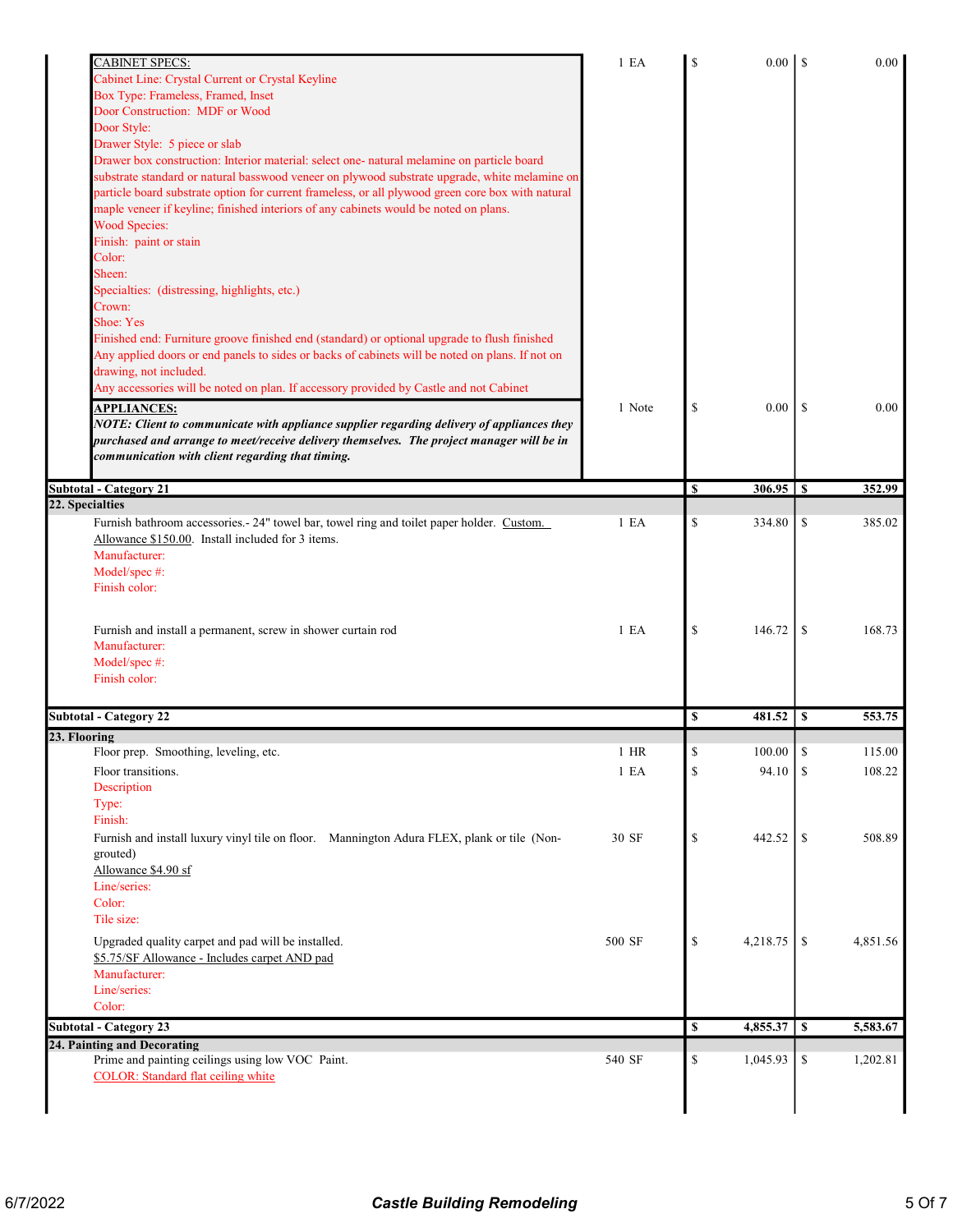| 290 LF<br>4 EA<br>1 Note<br>1 E A<br>3 MO | \$<br>\$<br>\$<br>S<br>\$<br>\$ | 2,135.85<br>918.80<br>0.00<br>702.65<br>240.00 | \$<br>\$<br>-S<br>\$<br>\$ | 2,456.23<br>1,056.62<br>0.00<br>6,781.94<br>808.05<br>240.00 |
|-------------------------------------------|---------------------------------|------------------------------------------------|----------------------------|--------------------------------------------------------------|
|                                           |                                 |                                                |                            |                                                              |
|                                           |                                 |                                                |                            |                                                              |
|                                           |                                 |                                                |                            |                                                              |
|                                           |                                 |                                                |                            |                                                              |
|                                           |                                 |                                                |                            |                                                              |
|                                           |                                 |                                                |                            |                                                              |
|                                           |                                 |                                                |                            |                                                              |
|                                           |                                 |                                                |                            |                                                              |
|                                           |                                 |                                                |                            |                                                              |
|                                           |                                 |                                                |                            |                                                              |
|                                           |                                 |                                                |                            |                                                              |
| 90 DAYS                                   | \$                              | 630.00                                         | -S                         | 630.00                                                       |
| 0 E <sub>A</sub>                          | \$                              | 0.00                                           | \$                         | 0.00                                                         |
| 1 E <sub>A</sub>                          |                                 | 337.50                                         | <sup>\$</sup>              | 388.13                                                       |
| 1 E <sub>A</sub>                          | \$                              | 418.75                                         | \$                         | 481.56                                                       |
| 3 EA                                      | \$                              | 637.50                                         | \$                         | 733.13                                                       |
|                                           | \$                              | 2,966.40                                       | \$                         | 3,280.86                                                     |
|                                           | \$                              | 108,572.62                                     | \$                         | 123,397.88                                                   |
|                                           | \$                              | 11,861.56                                      | S                          | 13,640.79                                                    |
|                                           | \$                              | 17,018.76                                      | \$                         | 19,571.57                                                    |
|                                           | \$                              | 137,452.93                                     | \$                         | 158,070.87                                                   |
|                                           |                                 |                                                |                            |                                                              |

\*\*This is only a ballpark guesstimate. This does not represent actual prices, only a best guess based on Castle's past experiences. There are still many unknowns that can affect pricing at this point.